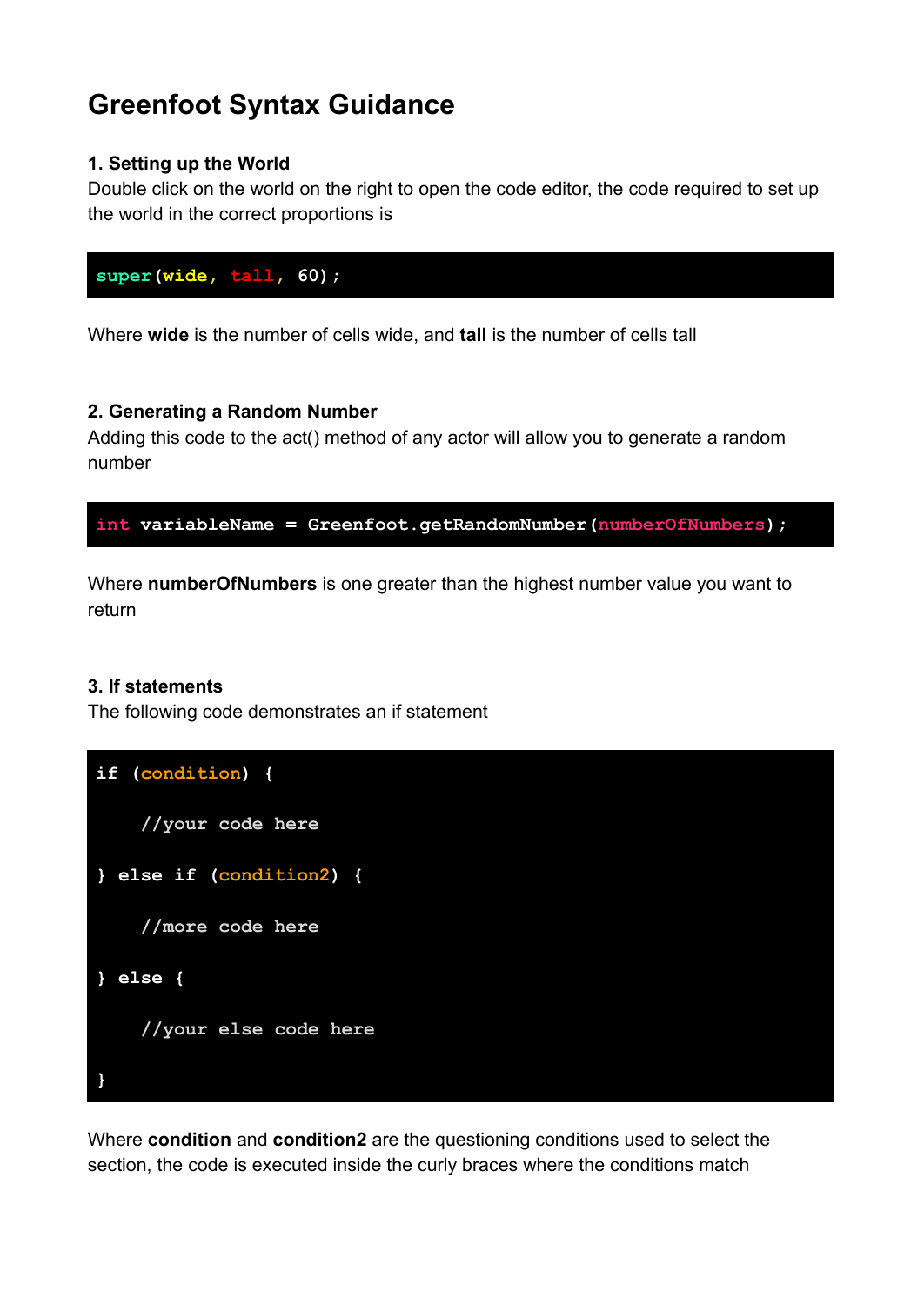### **4. Rotating an Actor**

First identify the angle you want to rotate the actor in, this will be an integer value between 0 and 360, then use the following code

#### **setRotation(angle);**

Where **angle** is the clockwise angle to rotate the object, remember in Greenfoot the 0° angle is pointing **right**.

### **5. Moving an Actor**

There are two ways of moving an actor, the easy way requires you to be rotated in the correct direction first, then

**move( cells );**

Will move the actor the amount of **cells** specified in the direction they are facing.

To move an actor regardless of the direction they're facing you need to identify the offset you need to either the X or Y axis that will result in it moving in the direction you want it to

**setLocation( getX(), getY() );**

Where **getX()** would need to become **getX()-1** or **getX()+1**, and **getY()** would become **getY()-1** or **getY()+1** as needed

#### **6. Checking to see if a key is pressed**

The condition required to identify a particular keypress is below

**Greenfoot.isKeyDown("right")**

Where **"right"** is the name of the right-arrow key, change this for the correct key.

#### **7: Collision Detection**

Collision detection code goes into the act() method of the actor that is **not** disappearing

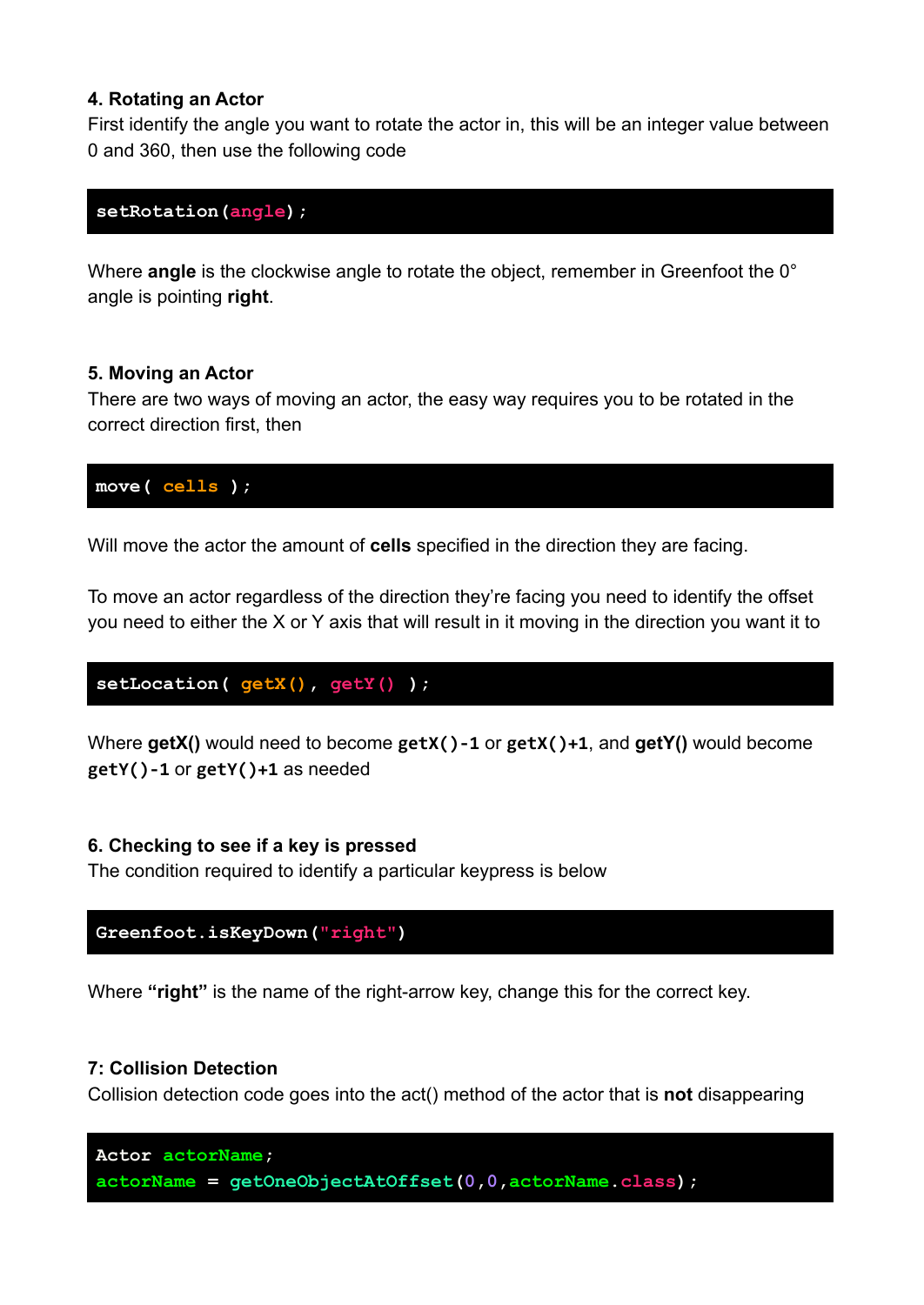

Replace **actorName** with the name of the object that will disappear. Replace **WorldClass** with the name of the background object. Replace **worldName** with the lowercase name of the background object.

# **8: Playing a sound**

**Greenfoot.playSound("pop.wav");**

This will play the sound file **pop.wav**

## **9: Scoring with Counter**

Add a counter to the world using the **Right click > New Counter()**, then make sure to **save the world.** Go and find this line of code in the world subclass.

```
Counter thisCounter= new Counter();
```
Move it underneath the main method, this will normally be outside the curly braces that come after **public Sky** where **Sky** is the name of the background object. You'll then need to add the following right below it.



## Click **Compile**.

Double click on the character on the right *that will not disappear* and add this to the **act()** method inside the curly braces { } of the if statement you used for collision detection.